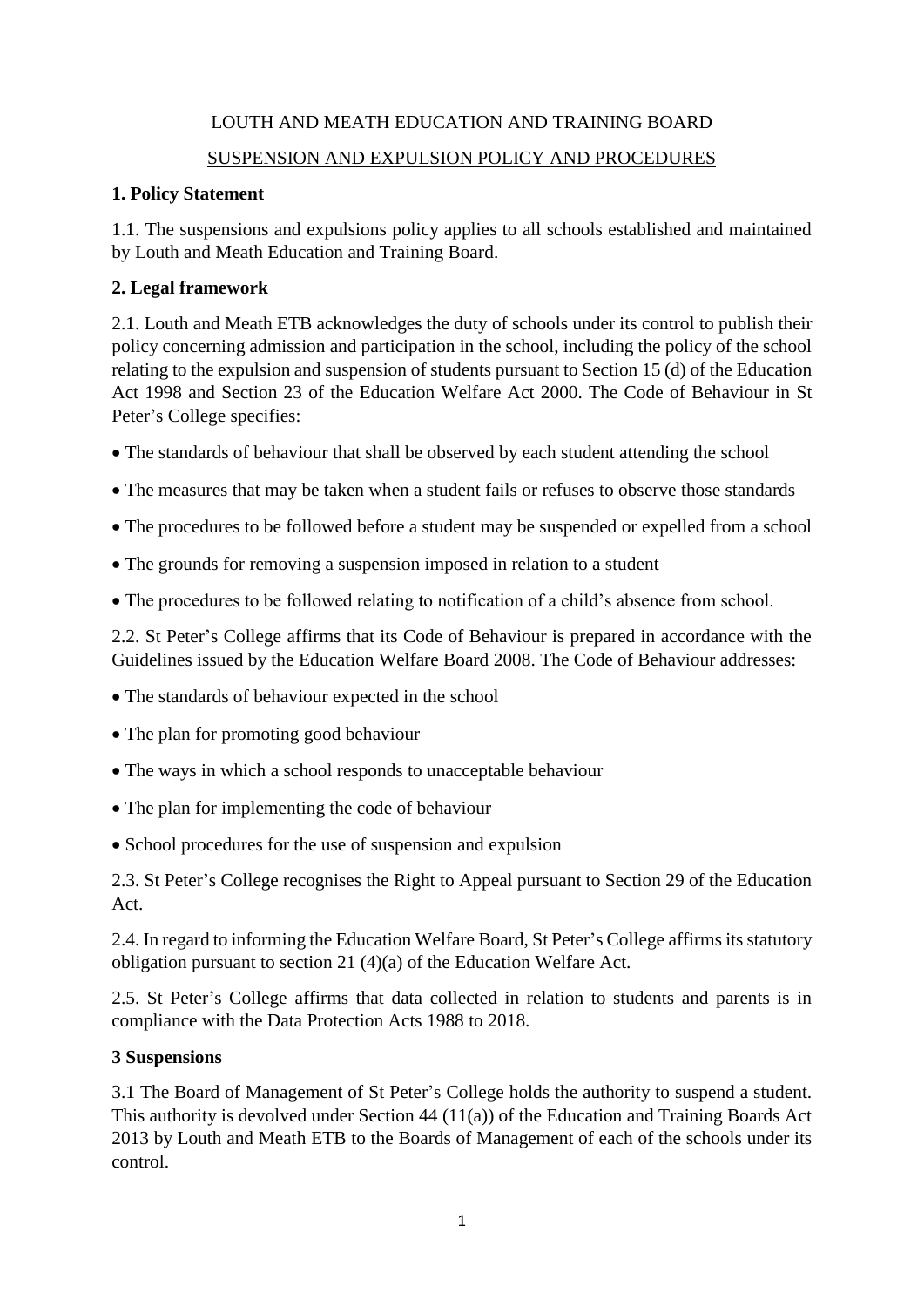3.2 Louth and Meath ETB recognises that the Boards of Management of St Peter's College may delegate this authority to the Principal of St Peter's College. The Board of Management should make a formal delegation arrangement taking due account of the provisions of the Education and Training Boards Act 2013.

3.3 St Peter's College recognises that suspension is only one strategy within the St Peter's College Code of Behaviour in response to inappropriate behaviour.

3.4. St Peter's College recognises that when all other strategies have been exhausted, suspension affords a student time to reflect on their behaviour, to acknowledge and accept responsibility for their behaviour and to accept the need for the behaviour to change. St Peter's College works closely with parents to assist a suspended student to rejoin the school community successfully.

3.5. St Peter's College acknowledges that suspension should be a proportionate response to the behaviour that is causing concern. The decision to suspend a student requires serious grounds such as that:

 The student's behaviour has had a seriously detrimental effect on the education of other students.

The students continued presence in the school at this time constitutes a threat to safety.

- The student is responsible for serious damage to property.
- The student breaches the Code of Behaviour. (At the discretion of the Principal.)

3.6. St Peter's College affirms that all suspensions must be notified to the Board of Management of St Peter's College.

3.7. St Peter's College affirms that the Education Welfare Services of the Child and Family (Tusla) should be informed of suspensions in the following circumstances:

Where the period of suspension is for 6 or more consecutive school days.

• Where the aggregate number of days on which a student has been suspended /absent in any school year is 20 or more days.

3.8. St Peter's College affirms that suspension may occur after the following factors have been considered:

- The nature and seriousness of the behaviour
- The impact and context of the behaviour
- The interventions tried to date

 That all discipline options under the St Peter's College Code of Behaviour have been applied and documented

That all actions /decisions taken are recorded and all correspondence copied.

 Discussion has occurred with the student and parent(s) regarding the specific behaviour which the school considers unacceptable, and which may lead to suspension.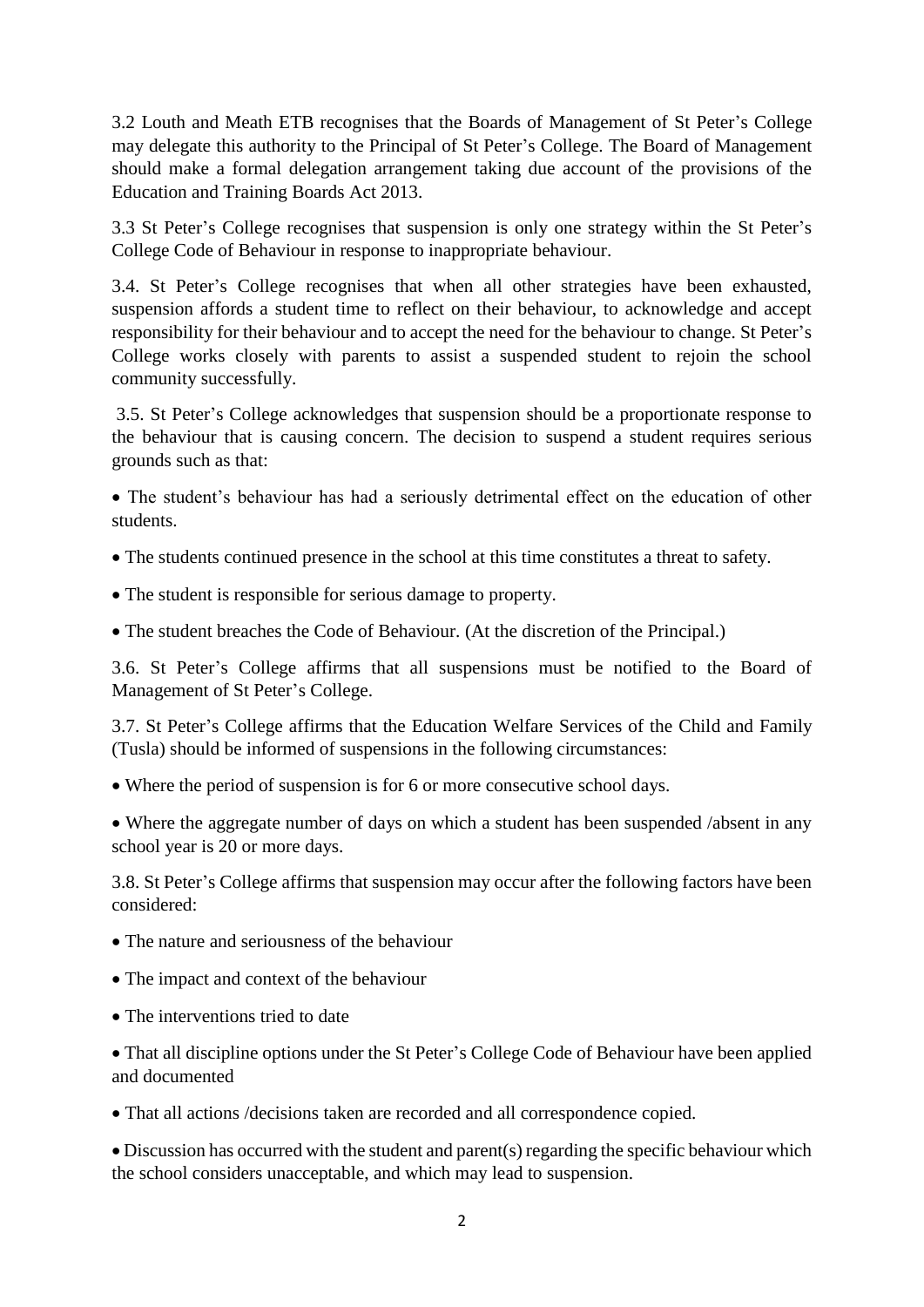3.9. The Board of Management of St Peter's College affirms that students attending St Peter's College may be suspended as follows pending investigation and /or discussion with parents. The following list is not exhaustive:

- For serious misbehaviour
- For an unacceptable level of repeated misbehaviour

 For bullying, insulting, aggressive or violent behaviour towards others whether in person, by mobile phone or via social media or other electronic means; in the school, or when identifiable with the school

- For the supply/possession /use of alcohol and /or illegal drugs
- For the supply /possession /use of weapons/ hazardous materials
- For behaviour that may be a danger to self or others
- For racist behaviour /supply of racist behaviour/use of racist material
- For behaviour that is contrary to the terms of the Equal Status Act 2000
- For sexual harassment and/or the possession/supply /use of pornographic material.

3.10. St Peter's College acknowledges that a single incident of serious misconduct may be grounds for suspension. Such grounds may include where the continued presence of the student in the school at the time would represent a serious threat to the safety or welfare of students, staff of the school or any other person.

3.11. A student may be suspended during a state examination and such suspension should normally be approved by the Board of Management of St Peter's College. This type of suspension should only be used where there is:

- A threat to good order in the conduct of the examination
- A threat to the safety or welfare of other students and personnel
- A threat to the right of the other students to do their exam in a calm atmosphere.

3.12. Louth and Meath ETB recognises that the Board of Management of St Peter's College may decide as part of the school's policy on sanctions and following consultation process with the Principal, parents, teachers and students, that particular named behaviour incur suspension as a sanction. This does not remove the duty to follow due process and fair procedures in each case.

### **4 Inappropriate use of Suspension**

• Rolling suspension. A student should not be suspended again shortly after they return to St Peter's College unless they engage in serious misbehaviour that warrants suspension, that fair procedures are observed in full and the standard applied to judging the behaviour is the same as that standard applied to the behaviour of any other student.

• Informal / unacknowledged suspension. Exclusion of a student for part of the school day as a sanction is a suspension.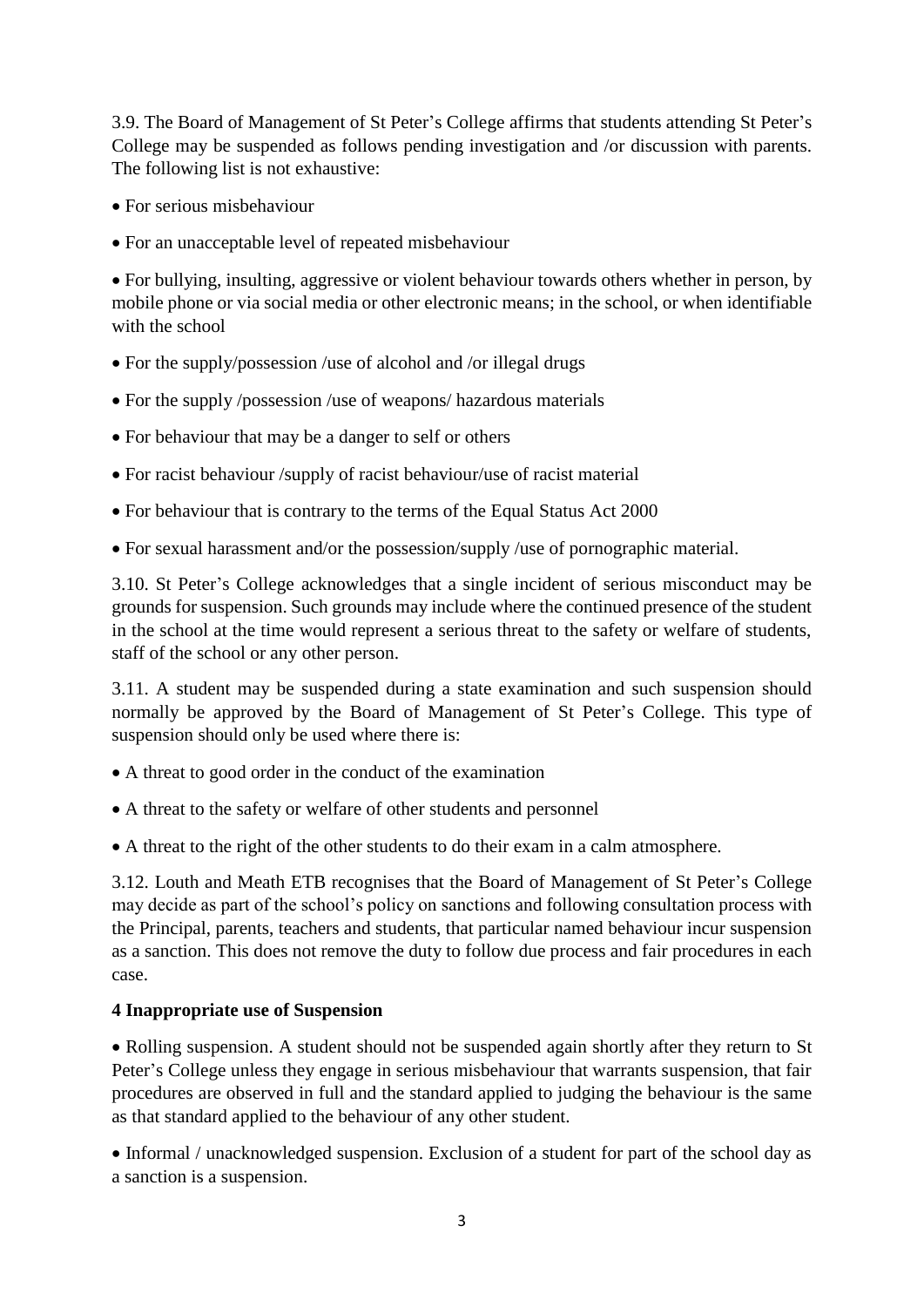Open-ended suspension. Students should not be suspended for an indefinite period. Any such suspension would be regarded as a defacto expulsion.

### **5 Procedures in respect of Suspension.**

5.1 Louth and Meath ETB affirms that St Peter's College is required to follow fair procedures when proposing to suspend a student. The school should observe the following procedures

- The student and parent(s) should be informed about the complaint
- $\bullet$  The student and parent(s) should be given the opportunity to respond

 In the case of 'immediate' suspension, a preliminary investigation should be conducted to establish the case for the imposition of the suspension. Parents must be notified, and arrangement made for the student to be collected from the school. The school must have due regard for its duty of care for the student.

5.2 A student should not be suspended for more than 3 days except in exceptional circumstances. Louth and Meath ETB recognises that the Board of Management of St Peter's College should provide guidance to the Principal concerning the kinds of circumstances under which suspensions of longer that 3 days might be approved. If a suspension of longer than 3 days is being proposed the matter should be referred to the Board of Management for consideration and approval. However Louth and Meath ETB recognises that the Board of Management of St Peter's College may wish to authorise the Principal, with the approval of the Chairperson of the Board of Management, to impose a suspension of up to 5 days in circumstances where a meeting of the Board cannot be convened in a timely fashion. Such authorisation must be recorded in the minutes of meeting of the Board of Management and reviewed on an annual basis.

5.3 Louth and Meath ETB affirms the Boards of Management of St Peter's College should formally review any proposal to suspend a student where the suspension would bring the number of days for which the student has been suspended in the current school year to 20 days for more. Any such suspension is subject to appeal under section 29 of the Education Act 1998.

#### **6 Implementing the suspension**

6.1 The Principal of St Peter's College should notify the Parent(s) and the student in writing of the decision to suspend. The letter will confirm:

The period of the suspension and the dates on which the suspension will begin and end.

- The reasons for the suspension.
- Any study programme to be followed.

 The arrangements for returning to school, including any commitments to be entered into by the student and the parents.

• The provision for an appeal to the Department of Education, in the case of a suspension which would bring the days suspended in one academic over 20 days.

6.2 In the case where Parents do not agree to meet with the Principal, Louth and Meath ETB confirms that written notice will serve as notice to impose a suspension.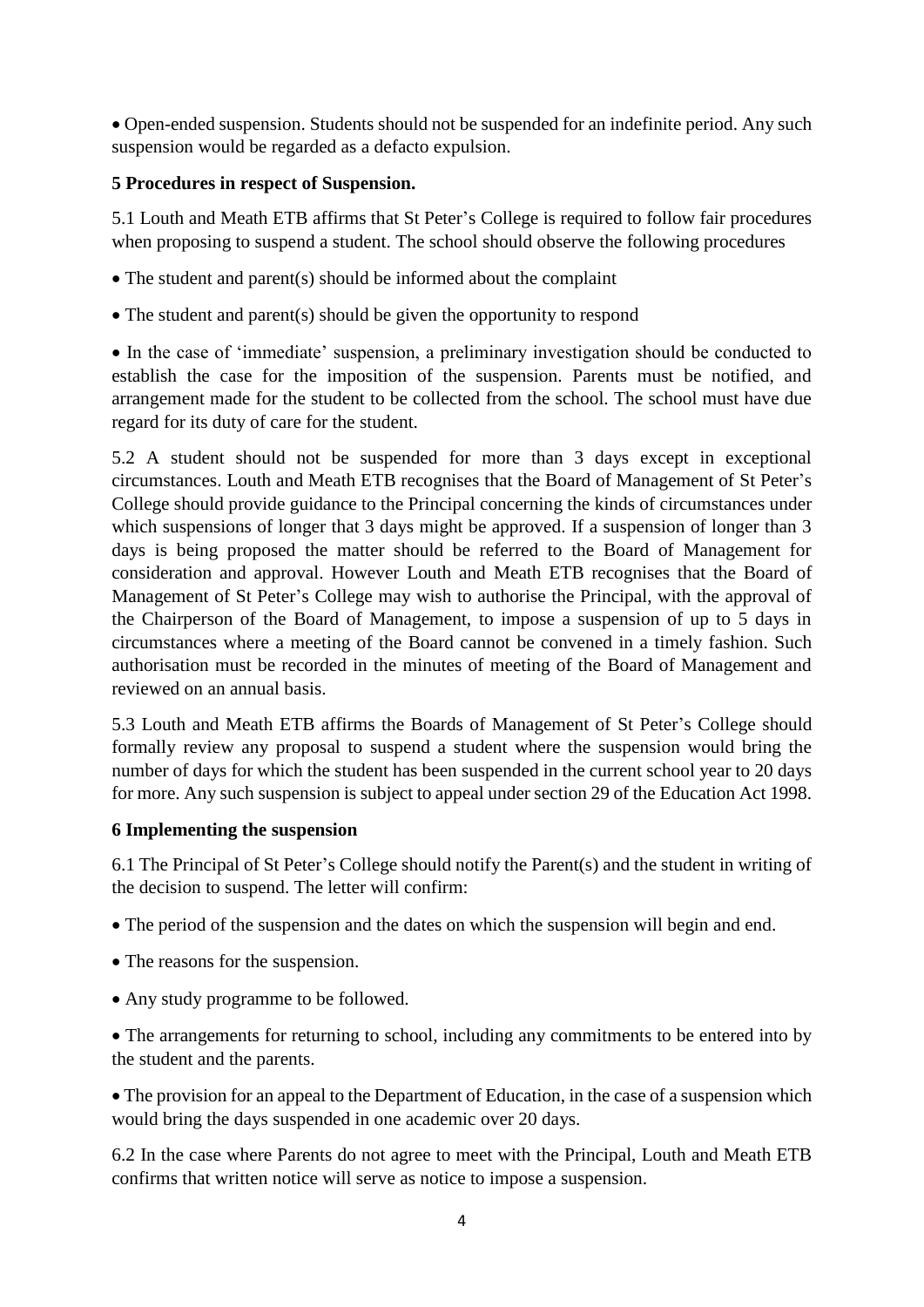6.3 A suspension may be removed if the Board of Management of St Peter's College decides to remove the suspension for any reason.

### **7 Section 29 Appeal against Suspension**

7.1 Where the total number of days for which the student has been suspended in the current school year reaches 20 days, the parent(s) or a student aged over 18 years, may appeal the suspension under Section 29 of the Education Act 1998 to the Minister for Education.

7.2 An appeal may be made by the parent of the student concerned, or by the student concerned where the student has reached the age of 18 years. In accordance with section 26 of the Education (Welfare) Act, 2000, the Child and Family Agency (Tusla) may appoint a person, independent of that Agency, to appeal a decision of a board of management or person acting on behalf of the board of management to permanently exclude a student from a school.

7.3 An appeal must be made within 42 calendar days from the date of the decision of the board of management or a person acting on behalf of the board of management.

7.4 Appeals must be made in writing on the Section 29 Appeal Form and submitted to the Section 29 Appeals Administration Unit which has been established within the Department of Education to provide administrative support to enable appeals committees perform their functions. The Section 29 Appeal Form may be downloaded from the Department's website or obtained directly from the Section 29 Appeals Administration Unit. Contact details for the Unit are available on the Department's website www.education.ie .

### **8 Expulsion**

8.1 Louth and Meath ETB has the authority to expel a student. This authority may be delegated under Section 44 (11(a)) of the Education and Training Boards Act 2013 by Louth and Meath ETB to the Board of Management of St Peter's College.

8.2 Expulsion should be a proportionate response to the student's behaviour. St Peter's College acknowledges that expulsion of a student is a very serious step and one that should only be taken by the Board of Management of St Peter's College in extreme cases of unacceptable behaviour.

8.3 The Board of Management of St Peter's College affirms that St Peter's College needs to have taken significant steps to address the misbehaviour and to avoid expulsion. Such measures may include:

• Meeting with parents and students to try and find ways of helping the student to change their behaviour.

 Making sure that the student understands the possible consequences of their behaviour should it persist

Ensuring that all possible options have been tried.

• Seeking the assistance of relevant support agencies, e.g. Child and Family Agency (Tusla) Education Welfare Services, HSE Child and Adolescent Mental Health Services. National Behavioural Support Service JLO, NEPS, NCSE.

8.4 A proposal to expel a student requires serious grounds such as that: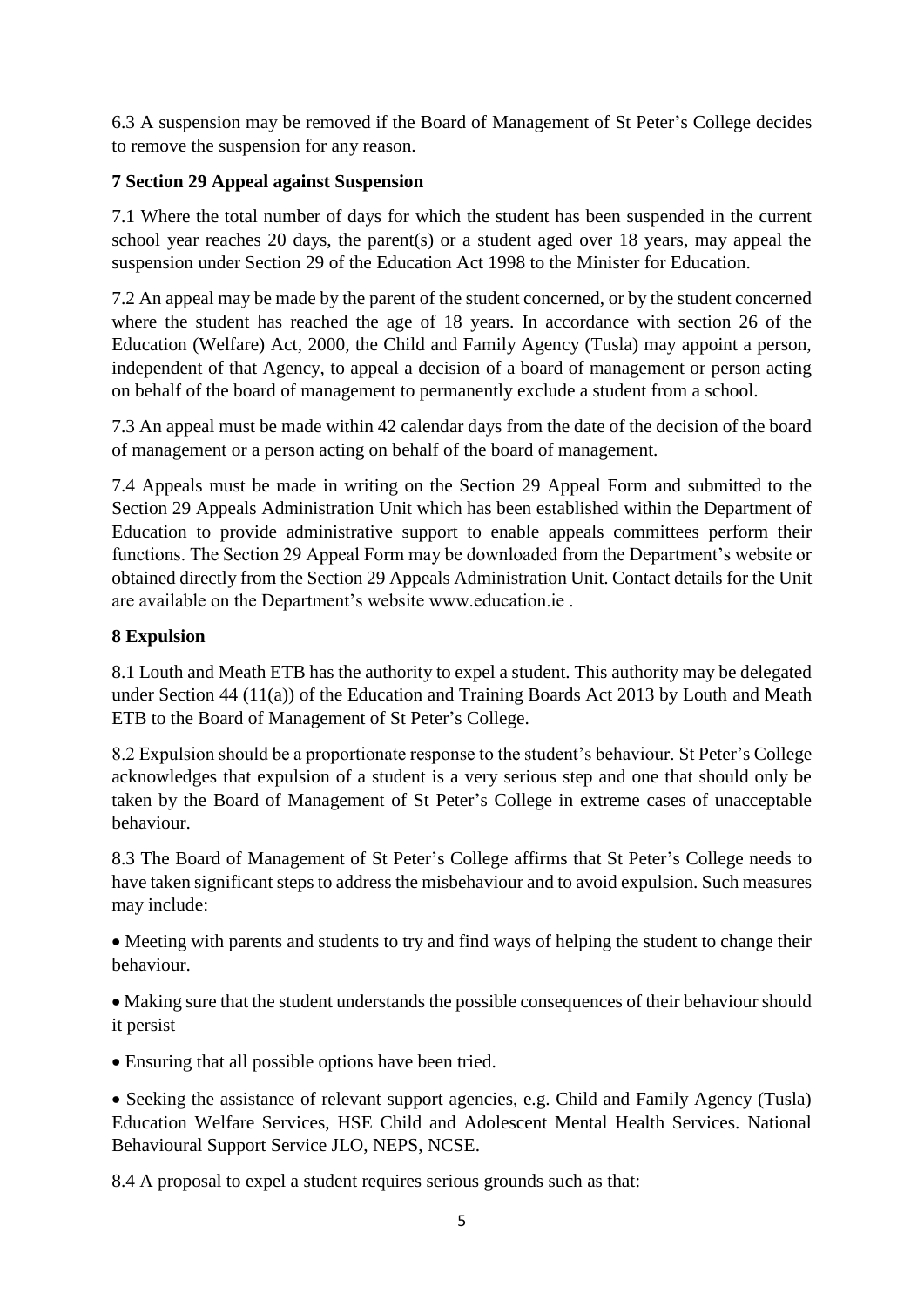The student's behaviour is a persistent cause of significant disruption to the learning of others or to the teaching process

 The student's continued presence in the school constitutes a real and significant threat to the safety and welfare of others.

The student is responsible for serious damage to property.

8.5 Before expulsion is considered, school authorities must satisfy themselves that all possibilities have been exhausted for changing the student's behaviour.

8.6 'Automatic Expulsion' The Board of Management of St Peter's College may decide in consultation with the Principal, parents, teachers and students that particular named behaviours would result in 'Automatic' expulsion. This does not remove the duty to follow due process and fair procedure.

8.7 Expulsion for first or once-off offence. There may be exceptional circumstances where the Board of Management of St Peter's College decides that a student should be expelled for a first offence. The kinds of behaviour that might result in a proposal to expel on the basis of a single breach of the Code of Behaviour could include:

- A serious threat of violence against another student or member of staff
- Actual violence or physical assault
- Supplying illegal drugs to students in the school
- Sexual assault

#### **9 Factors to Consider before proposing to expel a student**

9.1The Board of Management of St Peter's College should take the following factors into consideration before considering expelling a student:

- The nature and seriousness of the behaviour
- The context of the behaviour
- The impact of the behaviour
- The interventions already tried to change the student's behaviour
- Whether expulsion is a proportionate response
- The possible impact of expulsion
- 9.2Expulsion would not be appropriate for the following:
- Poor academic performance
- Poor attendance or lateness
- Minor breaches of the Code of Behaviour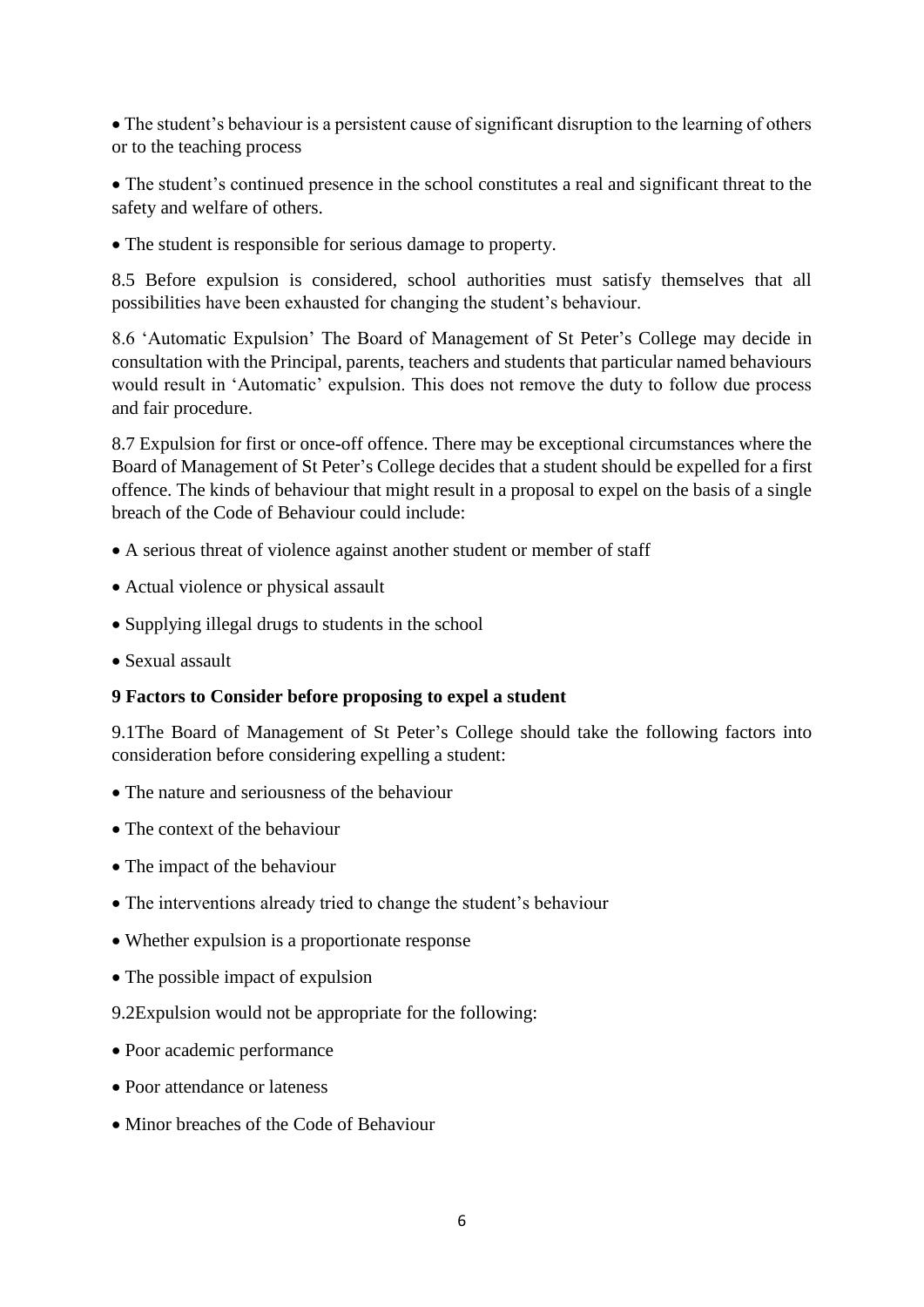However, any behaviour that is persistently disruptive to learning or dangerous can be a serious matter. Behaviour must be examined in context to understand both the behaviour itself and the response or sanction that is most appropriate.

### **10 Procedures in respect of expulsion**

10.1 A detailed investigation will be carried out under the direction of the Principal. The Principal should ensure that no party who has had any involvement with the circumstances of the case is part of the investigation.

10.2 The Principal should inform the student and his/her parents about the specific details of the alleged breach of behaviour, how it will be investigated and that it could result in expulsion. The Principal must ensure that the student and parents are given every opportunity to respond to the complaint of serious misbehaviour. The Principal should communicate this in writing to ensure that parents have a permanent record of having been informed.

10.3 A meeting should be arranged between the student and their parents and the Principal of St Peter's College before a sanction is imposed.

10.4 Should a student and their parent(s) fail to attend a meeting the Principal should write advising:

- the seriousness of the matter
- the importance of attending a re-scheduled meeting

 Failing that, the duty of the school authorities to make a decision to respond to the inappropriate behaviour

Record all correspondence

10.5 Where the Principal of St Peter's College forms a view, based on the investigation of the alleged misbehaviour, that expulsion may be warranted, the Principal shall make a recommendation to the Board to consider expulsion.

10.6 The Principal should:

 Inform the student and parents in writing that the Board of Management is being asked to consider expulsion.

 $\bullet$  Ensure that parents have written records of (a) the allegation, (b) the investigation, (c) written notice of the grounds on which the Board of Management is being asked to consider expulsion.

 Provide the Board with the same comprehensive records as are given to the student and the parents.

 Notify the parents in good time of the date of the hearing with the Board of management and invite them to that hearing.

 Advise the parents that they can make a written and oral submission to the Board of Management.

Ensure parents are given enough notice to allow them to prepare for the meeting.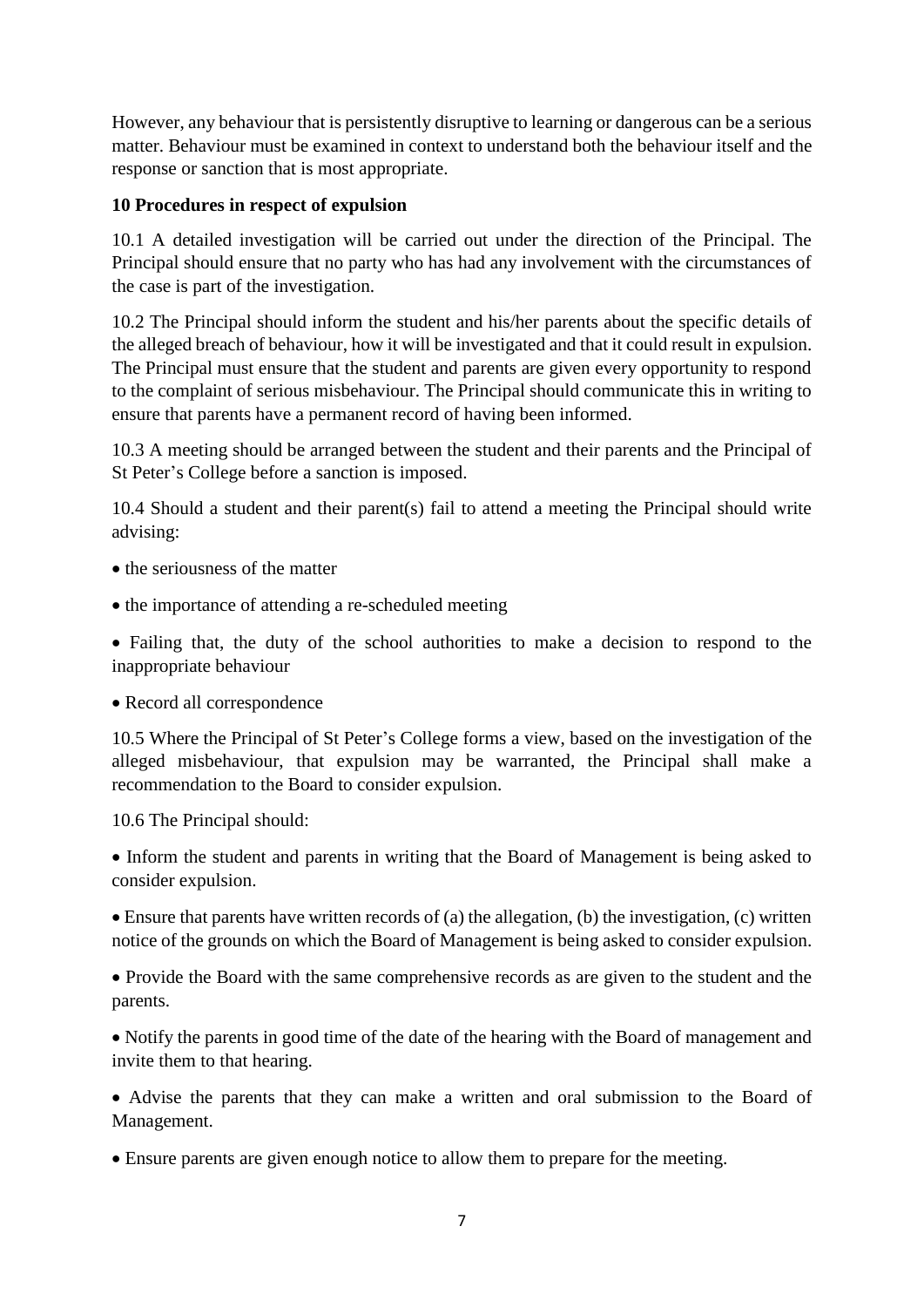10.7 It is the responsibility of the Board of Management of St Peter's College to review the initial investigation and satisfy itself that the investigation was properly conducted in line with fair procedures.

10.8 The Board of Management should undertake its own review of documentation and all circumstances of the case.

10.9 The Board of Management should ensure that no party who has had any involvement with the circumstances of the case is part of the Board's deliberations.

10.10 Where the Board of Management of St Peter's College decides to expel a student it must hold a hearing and this meeting should be properly conducted in accordance with Board procedures.

10.11 Parents may be accompanied at the Board hearing but, as this is a lay forum; legal representation is not the normal practice, however it may be allowed due to the potentially serious consequences for the student. The Board Secretary should be informed in writing who shall be attending this meeting at least two days prior to the meeting taking place.

10.12 At the start of the meeting the Chairperson shall enquire whether any member has an objective bias in respect of the matter being considered by the Board. Where the Board is satisfied that an objective bias exists, the member(s) involved shall withdraw from the meeting.

10.13 At the hearing the Principal and the parents, or a student aged 18 or over, put their case to the Board in each other's presence and will be available to answer questions from Board Members. Each party should be allowed question the evidence of the other party. Questions should be directed through the Chairperson at the end of each presentation.

10.14 Once the Principal and the Parents have made their cases, they will withdraw from the meeting.

10.15 Should the Board require the professional advice of the Principal, the Principal may be invited to return to the meeting briefly for that purpose. While the Principal is present, there will be no discussion on the merits of the particular case being considered.

10.16 In the conduct of the hearing the Board must take care to ensure they are and are seen to be impartial as between the Principal and the student. Parents may wish to be accompanied at hearings and the Board should facilitate this in line with good practice and Board procedures.

10.17 When both sides have been heard the Board should ensure that the Principal and Parents are not present for the Board's deliberations.

10.18 In hearing and considering a proposed expulsion the Board shall have regard to:

(a) the nature, scale and persistence of any behaviour alleged to have given rise to, or contributed to, the decision made by or on behalf of the Board,

(b) the reasonableness of any efforts made by the school to enable the student to whom the appeal relates (the 'student concerned') to participate in and benefit from education,

(c) the educational interests of the student concerned and the desirability of enabling the student as far as practicable to participate in and benefit from education with his or her peers,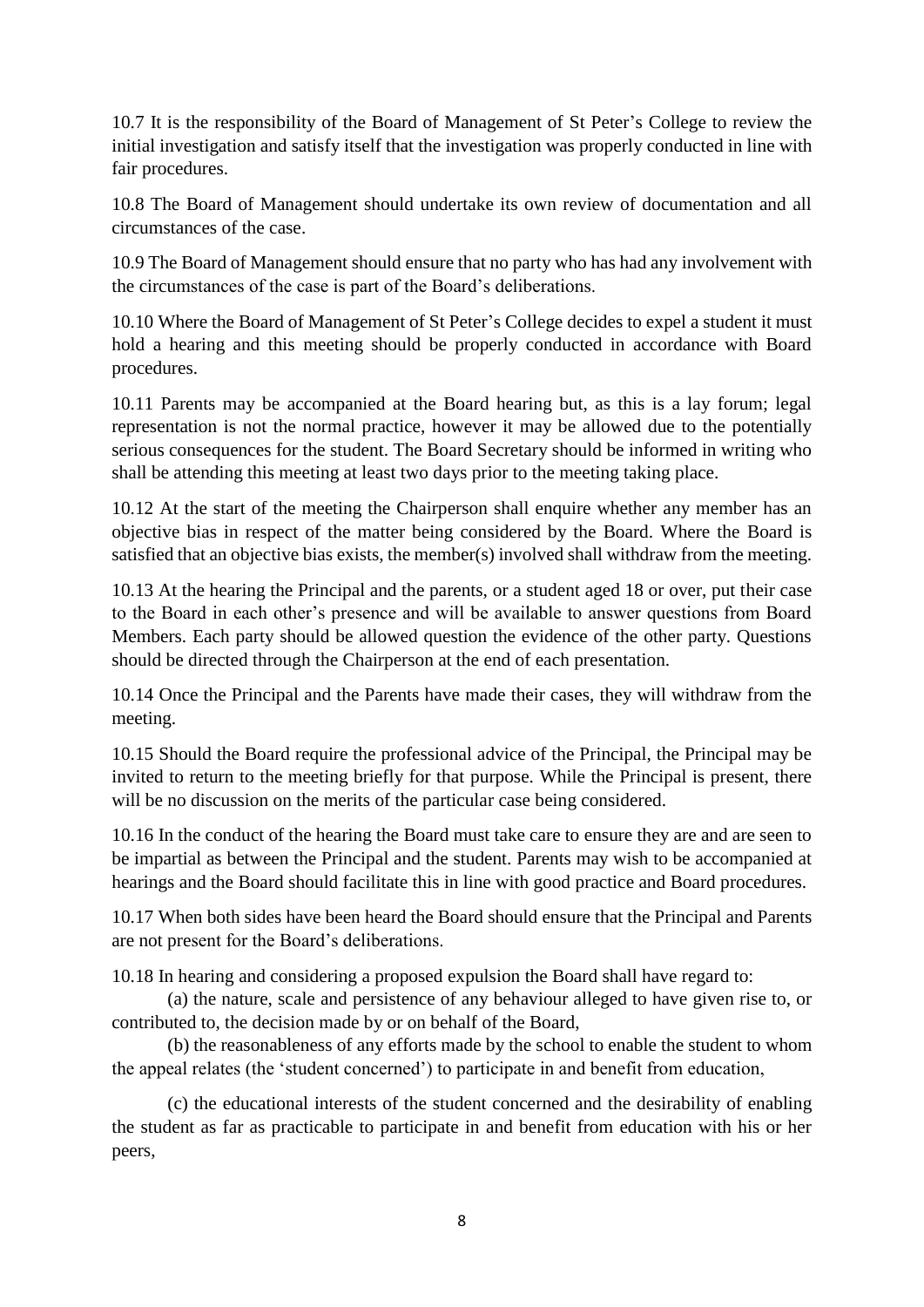(d) the educational interests of, and the effective provision of education for, other students of the school and the maintenance of a classroom and school environment which is supportive of learning among the students of the school and ensures continuity of instruction provided to students in any classroom concerned and the school,

(e) the safety, health and welfare of teachers, students and staff of the school,

(f) the code of behaviour under section 23 of the Education (Welfare) Act of 2000 and other relevant policies of the school and —

(i) in the case of that code of behaviour, the extent to which it is in compliance with that section 23 and any guidelines issued under subsection (3) of that section, and LMETB – Suspension and Expulsion Policy and Procedures Page 11

(ii) in the case of those other policies, the extent to which each of them is implemented, promotes equality of access to and participation in education and is in compliance with

- (I) any enactment that imposes duties on schools or their boards,
- (II) any relevant guidelines or policies of the Minister,

(g) the duties on schools or their boards imposed by or under any enactment, (h) guidelines issued pursuant to section 22(7) of the Act of 2000, and (i) such other matters as the Board considers relevant.

#### **11 Board of Management deliberations and actions following the hearing**

11.1 Having heard from all the parties involved it is the responsibility of the Board to decide whether or not the allegation is substantiated and if expulsion is the appropriate sanction.

11.2 When the Board of Management having considered all the facts of the case, is of the opinion that the student should be expelled, the Board must notify the Education Welfare Officer in writing of its opinion and the reasons for this opinion pursuant to section 24 91) of the Education Welfare Act 2000. The Board should refer to the Child and Family Agency (Tusla) Education Welfare Services reporting procedures for proposed expulsions.

11.3 The student cannot be expelled before the passage of 20 school days from the date on which the EWO receives this written notification.

11.4 The Board of Management should inform the parents in writing about its conclusions and where expulsion is proposed the parents should be informed that the Board of Management will inform the Education Welfare Officer.

### **12 Consultations arranged by the Educational Welfare Officer**

12.1 Within 20 days of receipt of a notification from a Board of Management the EWO will make all reasonable attempts to hold individual consultations with the Principal, the parent and the student. The will convene a meeting of those parties. These consultations will focus on alternative educational arrangements for the student.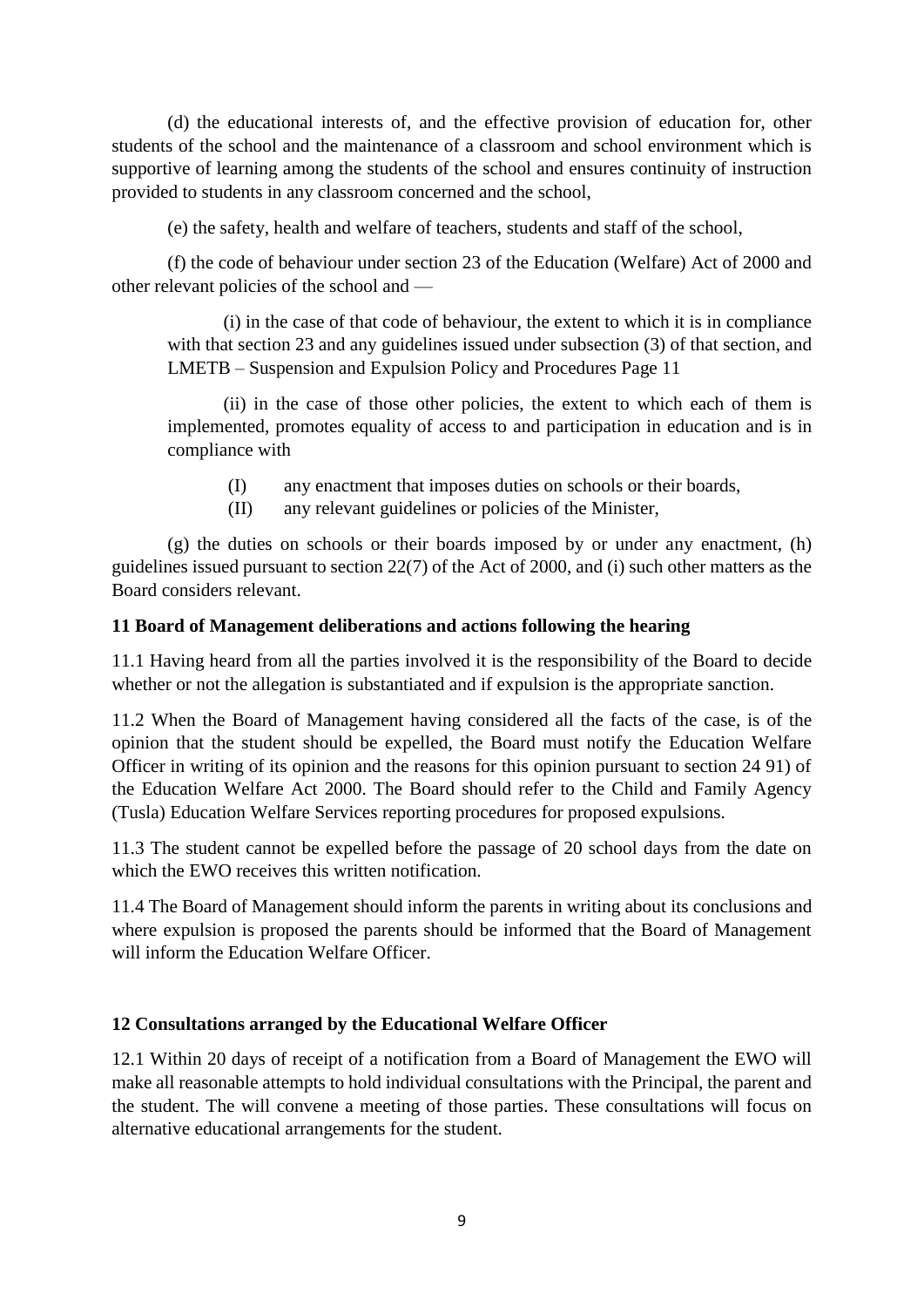12.2 Pending the consultations in 12.1 the Board of Management may consider it appropriate to suspend a student during this time. This should only be considered where the continued presence of the student during this time would seriously disrupt the learning of others or represent a risk to the safety and health of students or staff.

# **13 Confirmation of the decision to expel**

13.1 When the 20 day period following notice to the EWO has elapsed and the Board of Management remains of the view that the student should be expelled, the Board of Management should formally confirm the decision to expel. The Board of Management may delegate authority to the Chairperson and Secretary to review this decision of expulsion after the twenty days has expired.

13.2 Parents should be notified immediately that the expulsion will now proceed. Parents and the student must be informed of their right to appeal to the Minister for Education.

# **14 Section 29 Appeal against Expulsion**

14.1 The parent(s) or a student aged over 18 years, may appeal the expulsion under Section 29 of the Education Act 1998.

14.2 Parents and the student should be informed about their right to appeal to the Minister for Education.

14.3 An appeal may be made by the parent of the student concerned, or by the student concerned where the student has reached the age of 18 years. In accordance with section 26 of the Education (Welfare) Act, 2000, the Child and Family Agency (Tusla) may appoint a person, independent of that Agency, to appeal a decision of a board of management or person acting on behalf of the board of management to permanently exclude a student from a school.

14.4 An appeal must be made within 42 calendar days from the date of the decision of the board of management or a person acting on behalf of the board of management.

14.5 Appeals must be made in writing on the Section 29 Appeal Form and submitted to the Section 29 Appeals Administration Unit which has been established within the Department of Education to provide administrative support to enable appeals committees perform their functions. The Section 29 Appeal Form may be downloaded from the Department's website or obtained directly from the Section 29 Appeals Administration Unit. Contact details for the Unit are available on the Department's website www.education.ie .

# **15 Review of use of Expulsion**

15.1 The Board of Management of St Peter's College should review the use of expulsion in the school at regular intervals.

# **16 Implementation and Review of Policy**

16.1 The Principal and Board of Management of St Peter's College will responsible for the implementation of this policy.

16.2 This policy shall be reviewed periodically, in light of emerging legislation and circulated Guidelines from the Department of Education from its official adoption by the Louth and Meath Education and Training Board and St Peter's College Board of Management. This policy